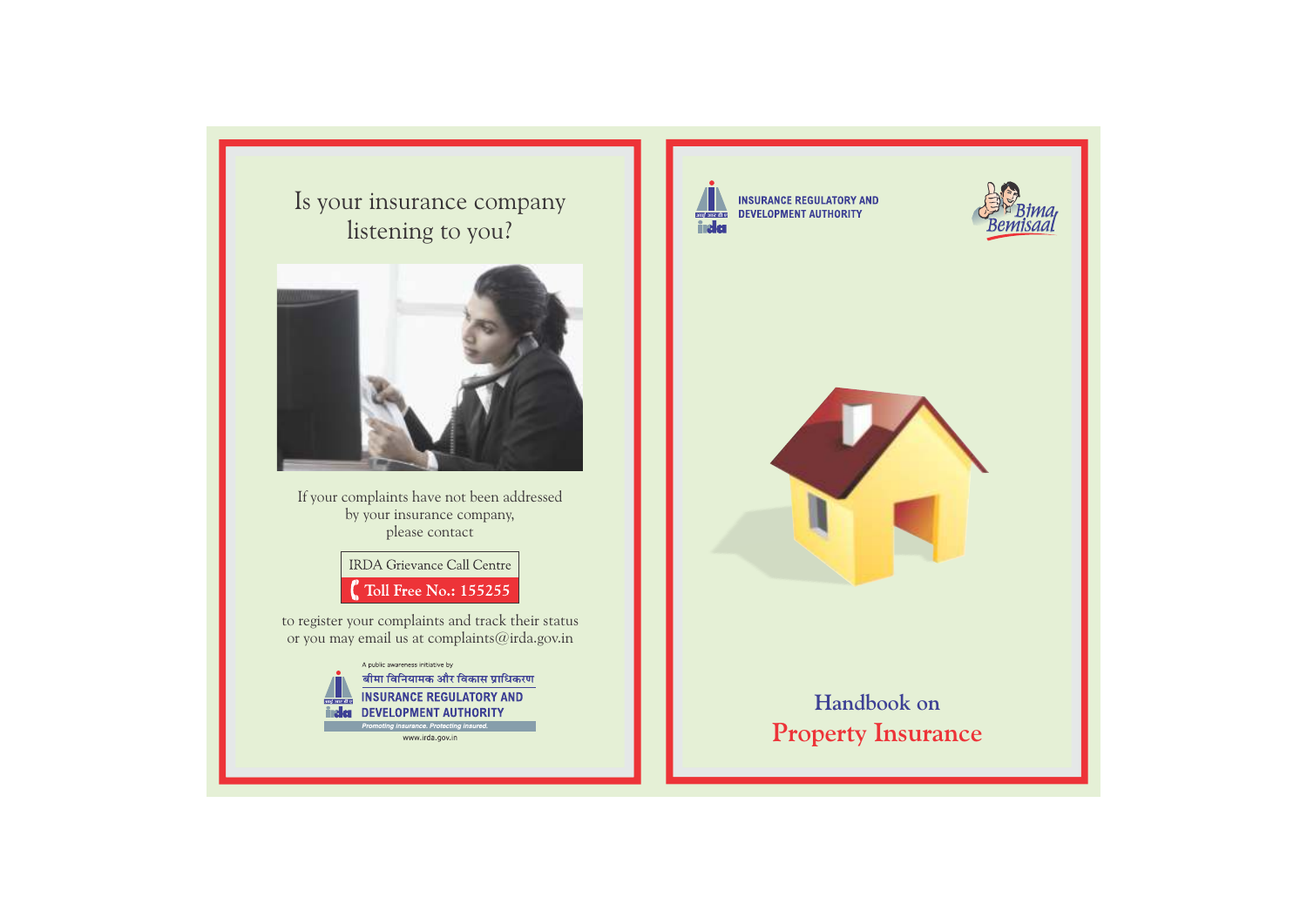

#### **Contents:**

| 1. About this handbook         |    |
|--------------------------------|----|
| 2. Property Insurance          |    |
| 3. Frequently asked questions  |    |
| 4. Policyholder Servicing TATs | 18 |
| 5. If you have a grievance     | 19 |



#### **1. About this handbook**

This handbook is designed by the Insurance Regulatory and Development Authority (IRDA) as a guide on **Property Insurance** and gives general information only. No information given herein replaces or overrides the terms and conditions of an insurance policy.

Please approach a duly licensed agent or a broker or an insurance company registered with IRDA for specific information regarding a policy or for any other additional information.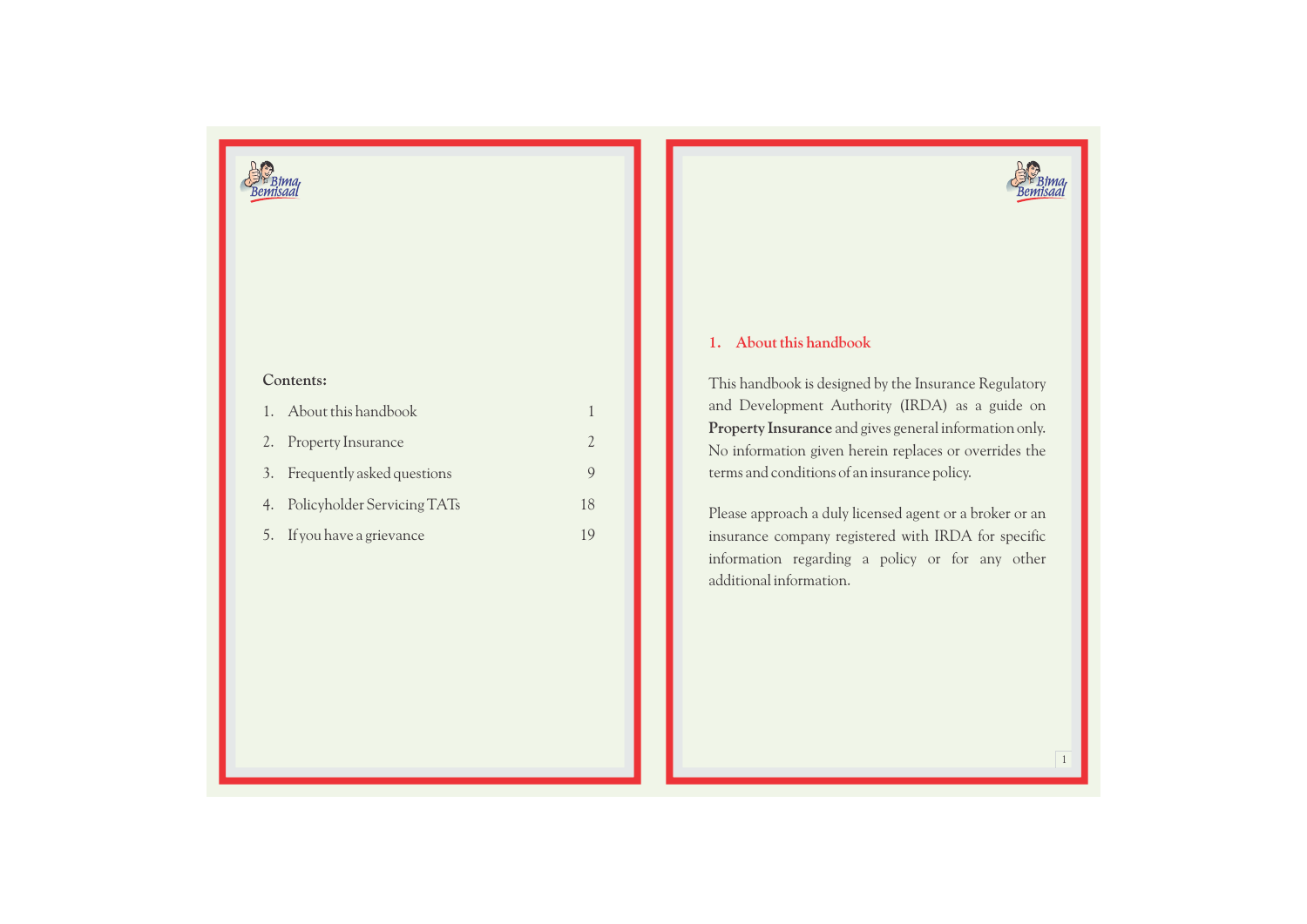



#### **2. Property Insurance**

Insurance of property means insurance of buildings, machinery, stocks etc against Fire and Allied Perils, Burglary Risks and so on. Goods in transit via Sea, Air, Railways, Roads and Courier can be insured under Marine Cargo Insurance. Hulls of ship and boats can be insured under Marine Hull Insurance. Further, there are specialized policies available such as Aviation Insurance Policy for insurance of planes and helicopters. Thus Property Insurance is a very vast category of General Insurance and the type of cover that you need depends upon the type of property you are seeking to cover.

#### • **Package or Umbrella policies**

There are package or umbrella covers available which give, under a single document, a combination of covers. For instance there are covers such as Householders Policy, Shopkeepers Policy, Office Package policy etc that, under one policy, seek to cover various physical assets including buildings, contents etc. Such policies, apart from seeking to cover property may also include certain personal lines or liability covers. Make sure you understand the complete details of cover and e xclusions contained in the policy you are considering. Package or Umbrella covers could have common terms and conditions for all sections as also specific terms for specific sections of the policy.

#### • **Fire Insurance**

The most popular property insurance is the standard fire insurance policy. The fire insurance policy offers protection against any unforeseen loss or damage to/destruction of property due to fire or other perils covered under the policy. The different types of property that could be covered under a fire insurance policy are dwellings, offices, shops, hospitals, places of worship etc and their contents; industrial/manufacturing risks and contents such as machinery, plants, equipment and accessories; goods including raw material, material in process, semifinished goods, finished goods, packing materials etc in factories, godowns and in the open; utilities located outside industrial/manufacturing risks; storage risks outside the compound of industrial risks; tank farms/gas holders located outside the compound of industrial risks etc.

#### **What a Fire Policy covers:**

Thought it is called 'Fire Insurance', apart from the risk of fire, it also offers cover against lightning, explosion/implosion, aircraft damage, riot, strike and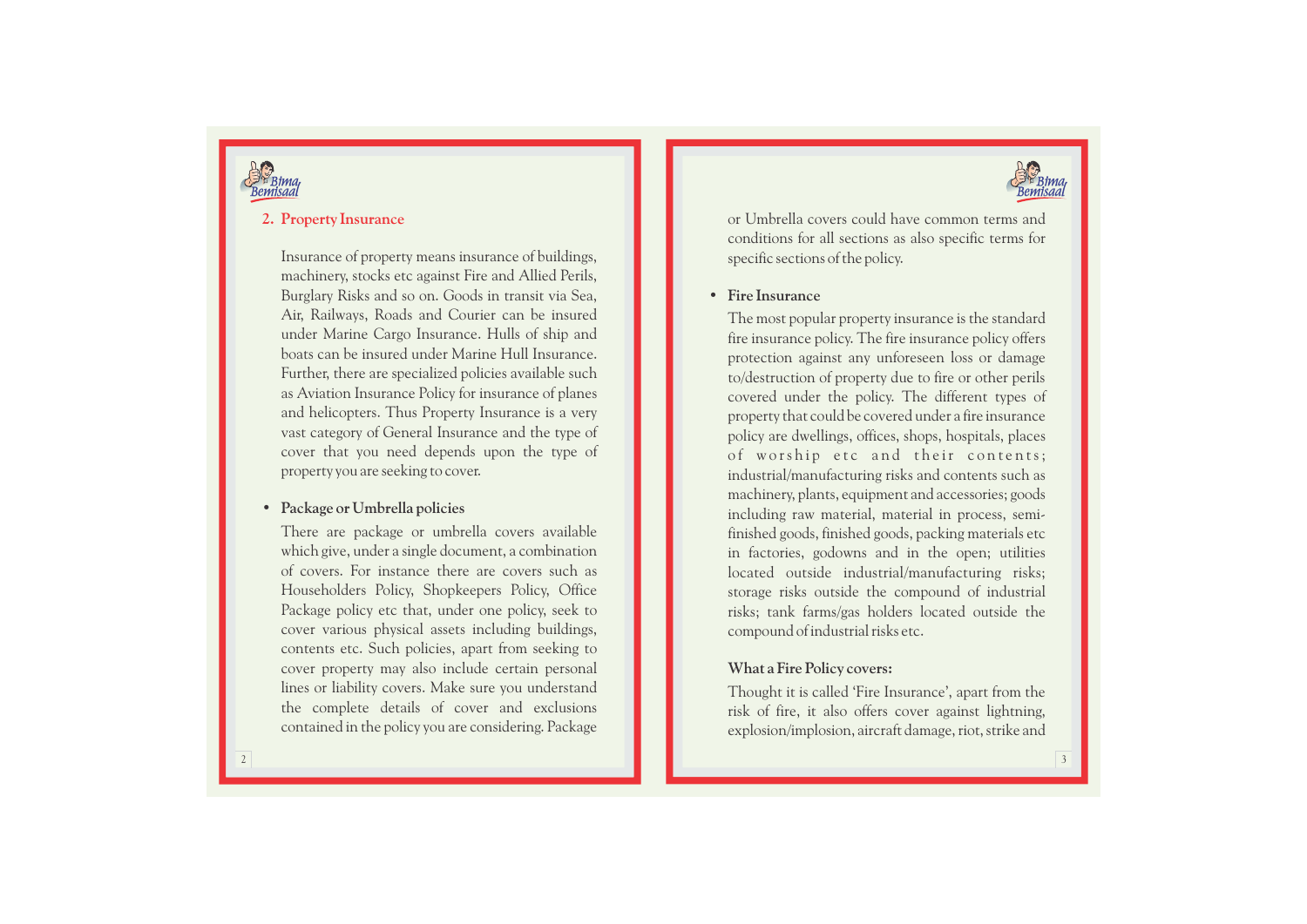



malicious damage, storm, cyclone, typhoon, hurricane, flood and inundation, impact damage, subsidence and landslide including rockslide, bursting and/or overflowing of water tanks, apparatus and pipes, missile testing operations, accidental leakage from automatic sprinkler installations, bush fire etc.

#### **What a Fire Policy e xcludes:**

A fire insurance policy usually does not cover a certain amount known as "e xcess" under the policy. Loss or damage caused by war and warlike operations, nuclear perils, pollution or contamination, electrical/mechanical breakdown, burglary and housebreaking are e xcluded. Certain perils like earthquake, spontaneous combustion etc can be covered on payment of additional premium.

Fire insurance policies are issued for one year except for dwellings, where a policy may be issued for long term (with a minimum period of three years).

#### • **Burlary Insurance**

A Burglary Insurance policy may be offered for a business enterprise or for a house. The policy covers property contained in the premises including stocks/goods owned or held in trust if specifically covered . It also covers cash, valuables, securities kept in a locked safe or cash box in locked steel cupboard if you specifically request for it.

Apart from offering cover for the contents in the premises, a Burglary Insurance policy covers damage to your house or premises caused by burglars during burglary or attempts at burglary. The Policy pays actual loss/damage to your insured property caused by burglary/house breaking subject to the limit of Sum Insured. If Sum Insured is not adequate, Policy pays only proportionate loss. Hence, you must ensure that you value the property covered correctly to ensure that there is no underinsurance.

A Burglary Insurance Policy can generally be extended to cover Riot, Strike, Malicious Damage and Theft.

# **What is not covered in a Burglary Insurance Policy:**

Generally, the Policy will not pay for loss/damage to goods held in trust/commission unless specifically covered, jewellery, curios, title deeds, business books unless specifically insured; any amount that is recoverable under Fire/Plate glass insurance policy; loss from a safe using a key or duplicate key, unless it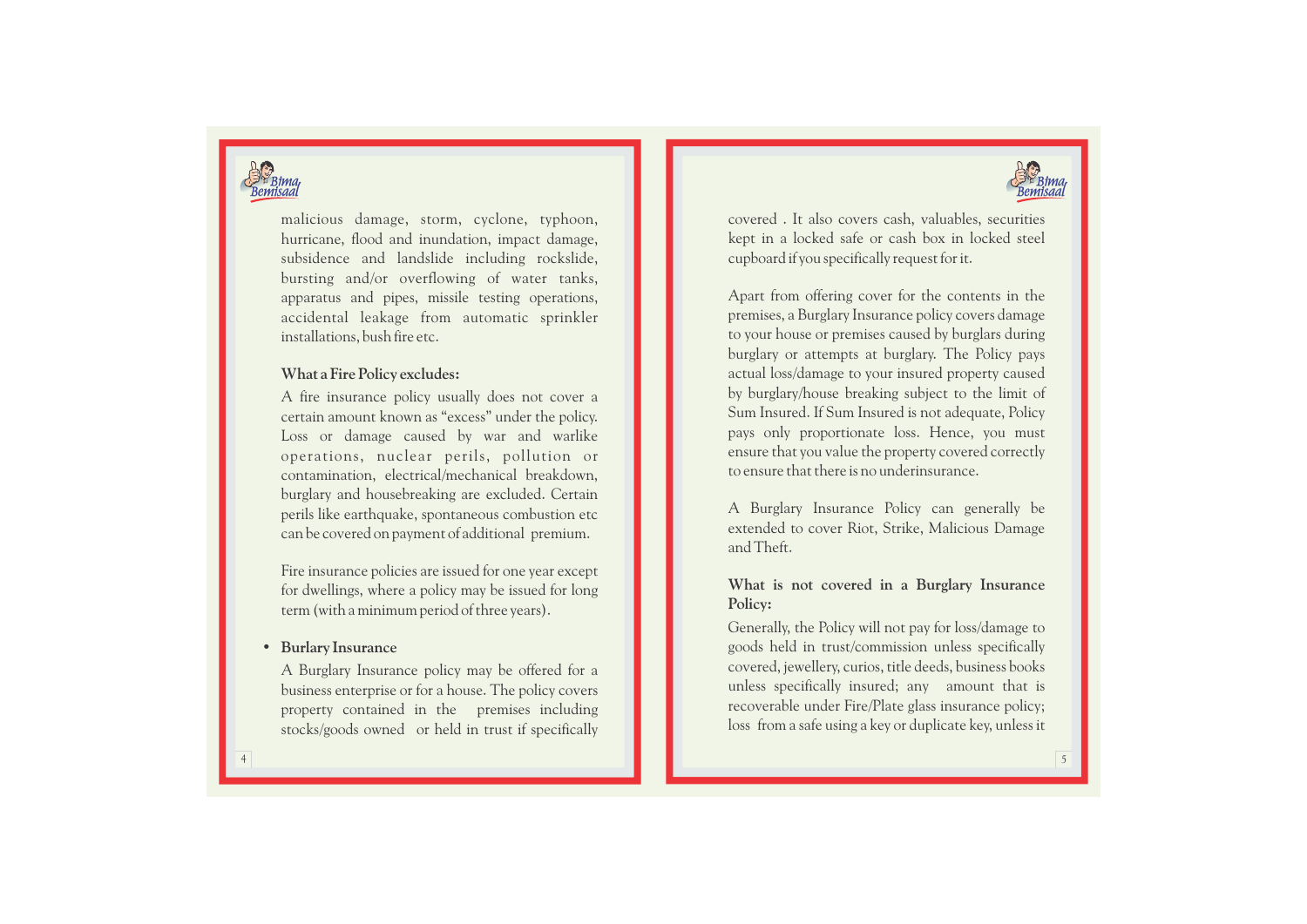



is obtained by violence or threat; Due to shop lifting, acts involving you/your family members/ your employees; due to War perils, Riot & Strike ( covered by payment of additional premium), Acts of God, Nuclear perils

#### • **All Risks Insurance**

All Risks Insurance generally offers cover for jewellery and/or portable equipment etc. This cover is generally offered selectively. The design of the policy may vary from company to company. It is important to note that an All Risks policy is not free from e xclusions. So, the term "All Risks" doesn't mean that anything and everything is covered.

#### **What is generally e xcluded in All Risks Insurance:**

Lookout for the e xclusions—generally actions of moth, vermin, mildew, wear and tear or repairs, dyeing or bleaching or any gradually operating cause, Mere breaking/ scratching or cracking of fragile items unless caused by accident to the means of conveyance and Any mechanical or electrical breakdown/derangement e xcept due to accidental external means, Over winding, denting or internal damage to watches or clocks Thefts from cars e xcept fully closed saloons Consequential losses, any legal

liability, War perils, nuclear risks, any government/ local authority action and Any loss due to insured's action which has contributed to increase in risk are excluded from the scope of the policy.

On payment of additional premium mechanical and/ or electrical/ electronic breakdown extension may be offered.

#### • **Marine Cargo Insurance**

Marine Cargo Insurance covers transits by Water, Air, Road or Rail, Registered Post Parcel, Courier or a combination of two or more of these.

#### **Who can take a Marine Cargo Insurance Policy:**

Buyers, Sellers, Import/Export merchants, Buying Agents, Contractors and Banks etc.

Marine Cargo Policies cover the interest in the cargo and also extend to cover the interests of any third party who has acquired interest upon transfer of ownership, as determined by the Terms of Sale.

#### **How Marine Cargo Insurance helps:**

Cargo can be damaged on exposure to a wide variety of risks, including an accident of the vehicle carrying the cargo, damage due to jolts, jerks etc. Decide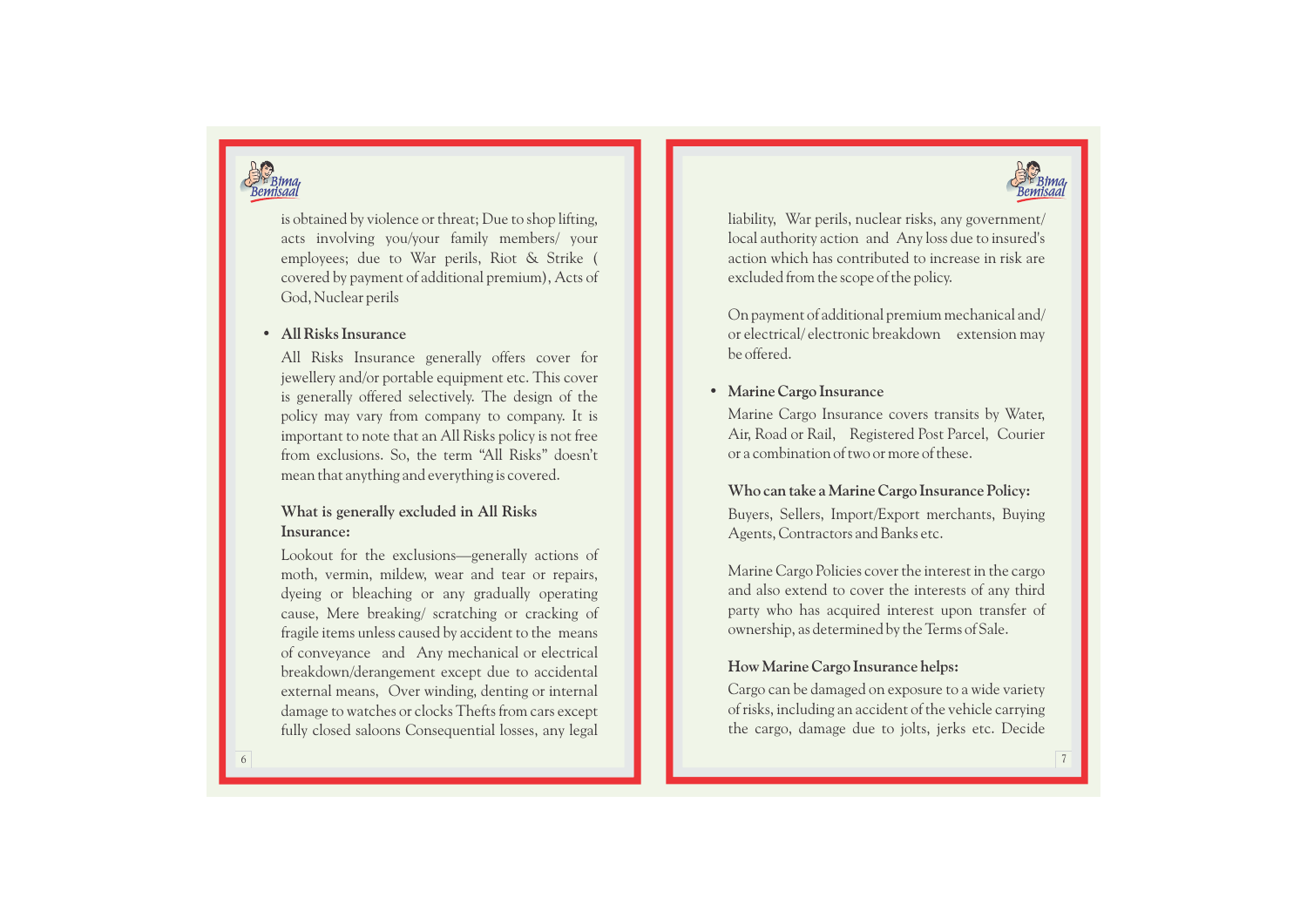



whether you want to take a Basic Cover or a wider cover. Read and understand the terms and conditions of the policy. Check whether there are any 'Deductibles'. .

#### **What is generally excluded in a Marine Cargo Insurance Policy:**

Loss or damage due to Inherent Vice , Delay, Insufficiency of packing, loss or damage due to financial default or insolvency of the ship owner etc.

#### **What are the other types of property insurance available?**

Some of the other property insurances available are engineering insurance policies like the Electronic Equipment Insurance, Machinery Breakdown insurance etc.

#### **3. FAQs on Property Insurance**

- Q. **What are the requirements to purchase a property insurance policy?**
- A. The proposer of the policy should first and foremost have an interest in the assets being proposed for insurance, i.e. he/she should stand to lose financially in the event of loss or damage to such assets. Secondly, the proposer should submit a proposal form (which can be obtained at any insurer's website or office). The proposal form should disclose all details, which are true to the insured's best knowledge and other information, which the proposer may feel is relevant.
- Q. **What are the different types of Property Insurance Policies?**
- A. The most popular is the Standard Fire & Allied Perils Policies which covers most of the perils the property is exposed to like fire, riots, flood, and storm. Loss of current assets due to burglary and theft can be covered under Burglary & House Breaking Insurance Policy. Valuables can be covered under All Risks Policies and there are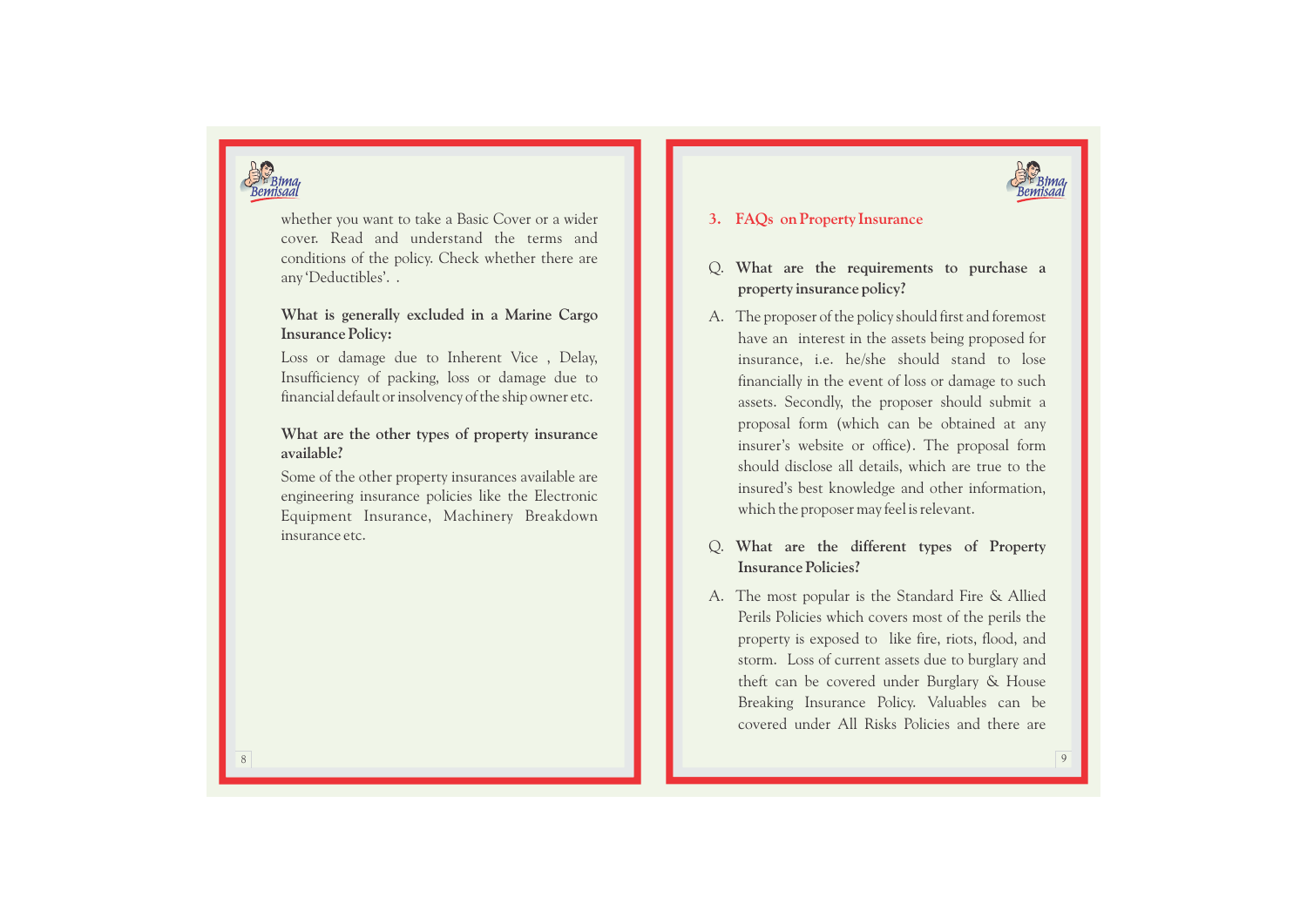



shopkeepers.

- Q . **How does one fix the sum insured?**
- A. Generally, there are two methods. One is Market Value (MV) and the other is Reinstatement Value (RIV). In the case of M.V, in the event of a loss, depreciation is levied on the asset depending on its age. Under this method, the insured is not paid amount sufficient to buy the replacement.

In the RIV method, the Insurance Co. will pay the cost of replacement subject to ceiling of S.I. Under this method, no depreciation is levied. One condition is that the damaged asset should be repaired / replaced in order to get the claim. It may be noted that RIV method is allowed only for FIXED ASSETS and not for other assets like stocks and stocks in process.

- Q . **What will be the cost of a fire insurance policy?**
- A. The cost of a fire insurance policy or the Premium can depend on the
	- Perils to be covered
	- The value of the items covered
	- The usage of the premises proposed for insurance
- The location details of the premises proposed for insurance etc.
- 

• The construction of building and occupancy Consequent to de-tariffing of the non - l i fe insurance segment (e xcept Motor Third Party Insurance where premium rates are laid down by the IRDA) , premium rates charged by each insurer may differ. However, they should have been filed with the IRDA under the File & Use procedure.

- Q . **How does one arrive at the value of assets in Dwellings or Offices or Industries?**
- $\label{eq:2} \begin{tabular}{p{0.8cm}} \hline \textbf{p} & \textbf{p} & \textbf{p} & \textbf{p} \\ \hline \textbf{p} & \textbf{p} & \textbf{p} \\ \hline \textbf{p} & \textbf{p} & \textbf{p} \\ \hline \textbf{p} & \textbf{p} & \textbf{p} \\ \hline \textbf{p} & \textbf{p} & \textbf{p} \\ \hline \textbf{p} & \textbf{p} & \textbf{p} \\ \hline \textbf{p} & \textbf{p} & \textbf{p} \\ \hline \textbf{p} & \textbf{p} & \textbf{p} \\ \$ A. Other than dwellings, industrial units or offices will maintain books of accounts showing therein value of assets, therefore it will not be any problem in arriving at the sum insured. In case of dwellings, one should take stock of assets under broad categories like furniture & fixture, clothing, Bed linen, kitchen equipment, electronic gadgets etc and arrive at the sum insured.
	- Q . **Why should I insure my Building? Fire can't possibly do any harm to the building.**
	- A. Fire and other perils (normally covered under a fire insurance policy) can cause loss / damage to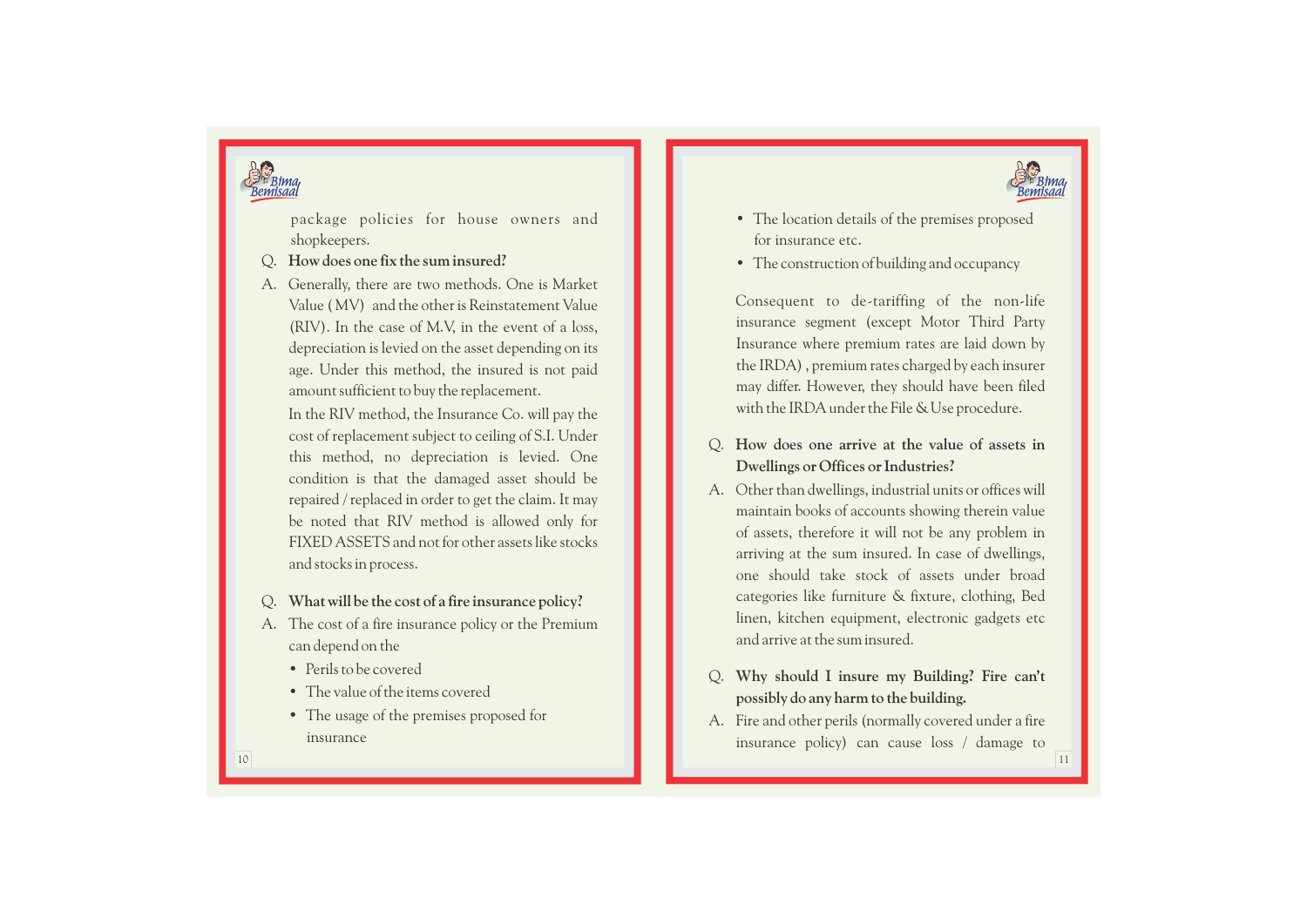



buildings. There have been fire accidents that have completely destroyed multi-storied buildings. Floods can also bring about devastating losses. Similarly, Riots, Acts of Terrorism can also produce huge losses to human lives as well as property.

Q. **Can I ask for cancellation of policy mid-term? Will I get any premium refund?** 

A. Yes.

**At Insured's option:** Retention of premium on short period scale and balance if any, will be refunded.

**At Insurer's option:** Pro-rate refund of premium will be given.

- Q. **In case of loss, what are the obligations of the insured?**
- A. Every insured is expected to behave as though he is uninsured. Take all precautions to prevent / aggravate the loss. Inform Insurance Company who have to be given an opportunity to inspect the damages. Inform fire brigade who will assist to put out the fire. During fire fighting, any damage caused to other insured property caused by water, will be paid by Insurance Company. Extend

cooperation to surveyor while inspecting and assessing the loss. If arrival of surveyor is likely to be delayed, then, take photos / and shift unaffected assets to a place of safety. Give completed claim form and documents as required by Insurer, in support of your claim. After repairs / replacement, submit bills to Insurer.

- Q. **If I insure for a higher value, will I get a higher claim amount?**
- A. No. When you apply for a fire insurance policy, the current market value of the property or the Reinstatement value of the property, depending upon the basis of the Sum Insured, should be accurately calculated for arriving at the correct amount to be insured. The compensation payable when a covered loss or damage occurs shall be based onwhether or not the property has been insured adequately. If the amount insured is excessive, it will mean overpayment of unnecessary premium; if the amount insured is inadequate you will receive amounts in proportion to the market value only.
- Q. **Can items like jewellery, ornaments and art works be covered by the general fire insurance**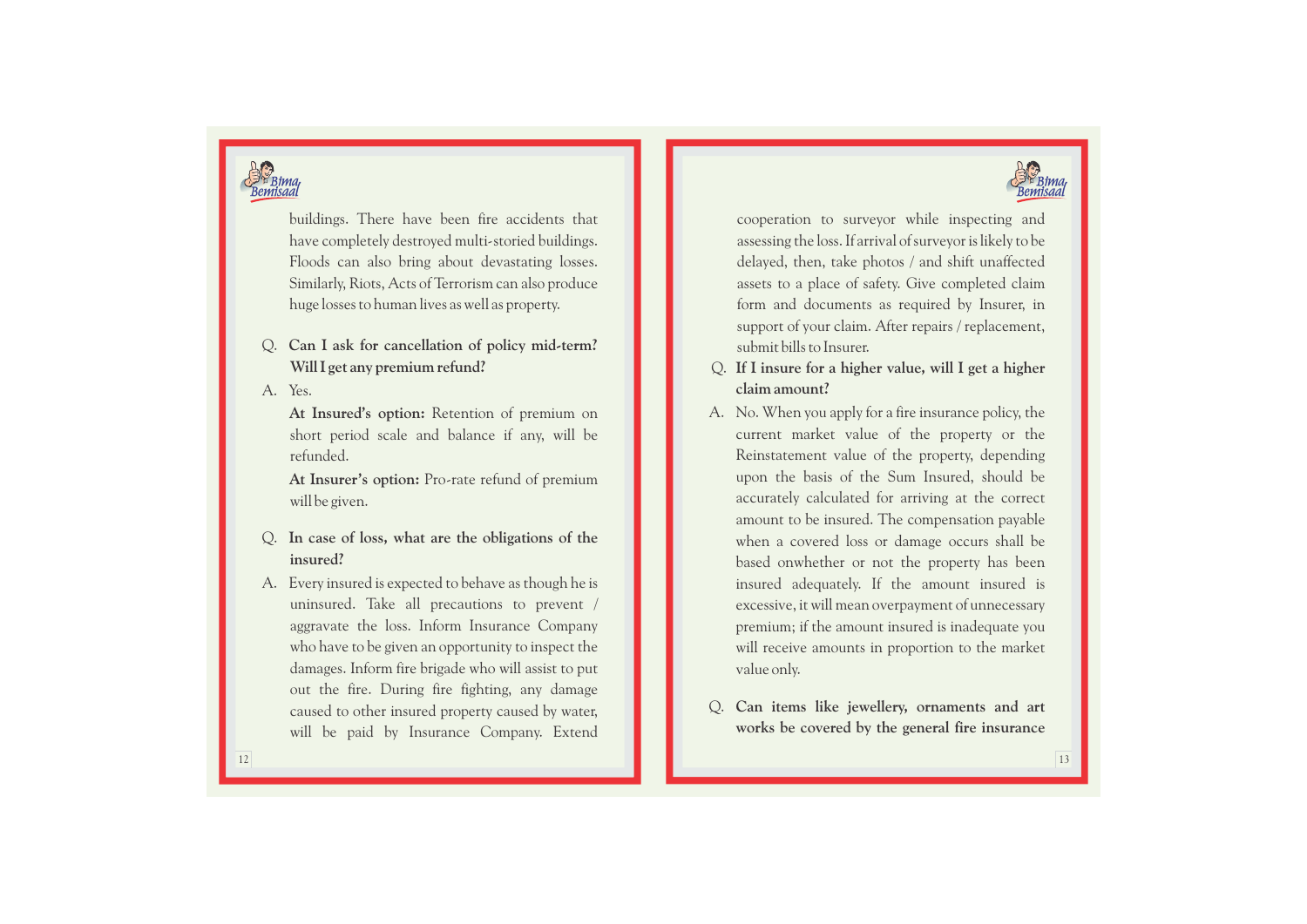

#### **policy?**

- A. Unless prior consent has been given by the Insurer, general fire insurance policy does not cover items like jewellery ornaments, art works, scripts, documentary information, computer system information, shares and stocks, cash. These can be covered on specific request and subject to valuation where necessary.
- Q . **I have taken an insurance policy covering my building. My Bank which has financed my business has also taken insurance separately. Both policies are in force covering same property. What happens in the event of a claim?**
- A. In the event of a claim, each insurer will pay the loss amount in proportion to the Sum Insured under their respective policies, in accordance with the principle of contribution. The object of the principle of indemnity is to place the insured in the same place as he occupied prior to occurrence. Insured is prevented from making claim for full amount of loss under each policy. Insurance company indemnifies the insured only to the extent of actual loss suffered subject to depreciation, policy e xcess etc., and not permit to make profit out of a loss.

### Q . **What is the relevance of Salvage?**

- A. In case of claims under various types of insurance policies, the partly damaged goods or the wreck of a car or any machinery or any other property settled on Total Loss Basis is known as "Salvage". After settling the claim for the full amount the salvage becomes the property of insurance company. Generallyt the job of salvage disposal is entrusted by the insurance company to the surveyor who carried out the loss assessment, subject to observance of procedure for salvage disposal.The amount realized through salvage disposal will be set off by insurer against losses paid by them.
- Q. **I want to cover my goods against transit risk. What policy do I take?**
- A. The Marine Cargo policy offers cover for goods against transit risks. You can take this policy if you are, for instance, transporting your household goods from one place to another. You may either opt for a 'Basic Cover' or for an 'All Risks' one. The latter offers a wider scope of coverage. Please read the terms and conditions of the policy to understand what you are buying .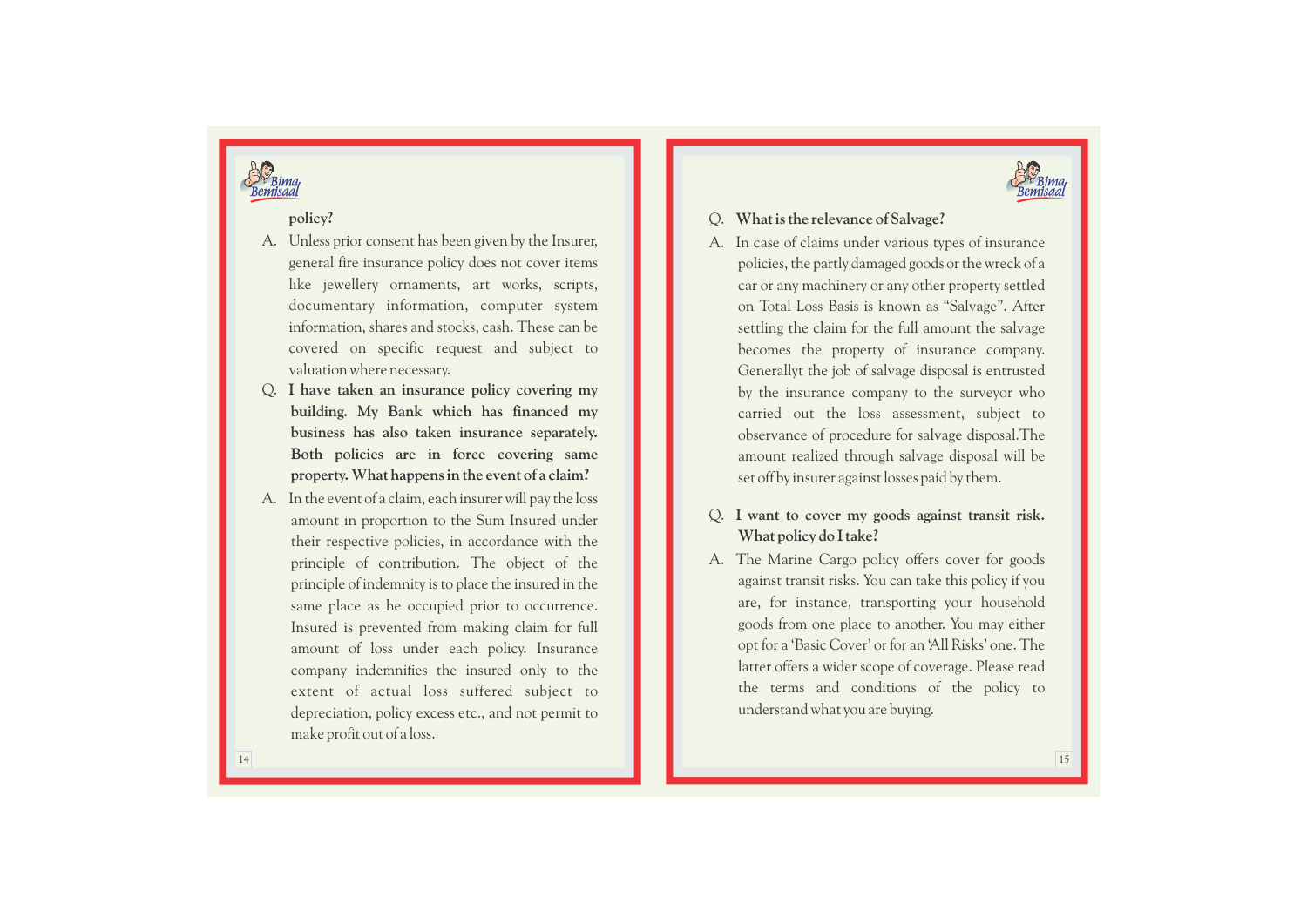



- Q. **Who has to arrange for Marine Cargo insurancethe buyer or the seller? Or do both need some protection?**
- A. This depends on the Sale Contract the two enter into. For each Sale Term such as Free on Board (FOB), Cost and Freight (C&F), Cost Insurance and Freight (CIF) etc, the responsibility for arranging for insurance varies.
- Q. **I need to cover my jewellery. What policy should I take?**
- A. Insurers offer 'All Risks' policy for covering jewellery. You must ensure that your jewellery is valued correctly and you are able to show proof of valuation should a claim occur. An All Risks policy also has exclusions, so go through the terms and conditions thoroughly.
- Q. **I want to cover my household goods against burglary when I am away. Can I get a burglary insurance policy?**
- A. A burglary insurance policy covers goods against the risk of burglary. A burglary insurance policy may also offer extension of cover against theft. A burglary insurance policy will usually cease to

operate if the house is not occupied beyond a certain defined period unless you have intimated the insurance company and they specifically agree to extend the cover even when the house is not occupied. It's a good idea to ensure that you have a burglary policy always rather than opting for one only when you are away. You might not get one if you want to insure the contents only when the house is locked.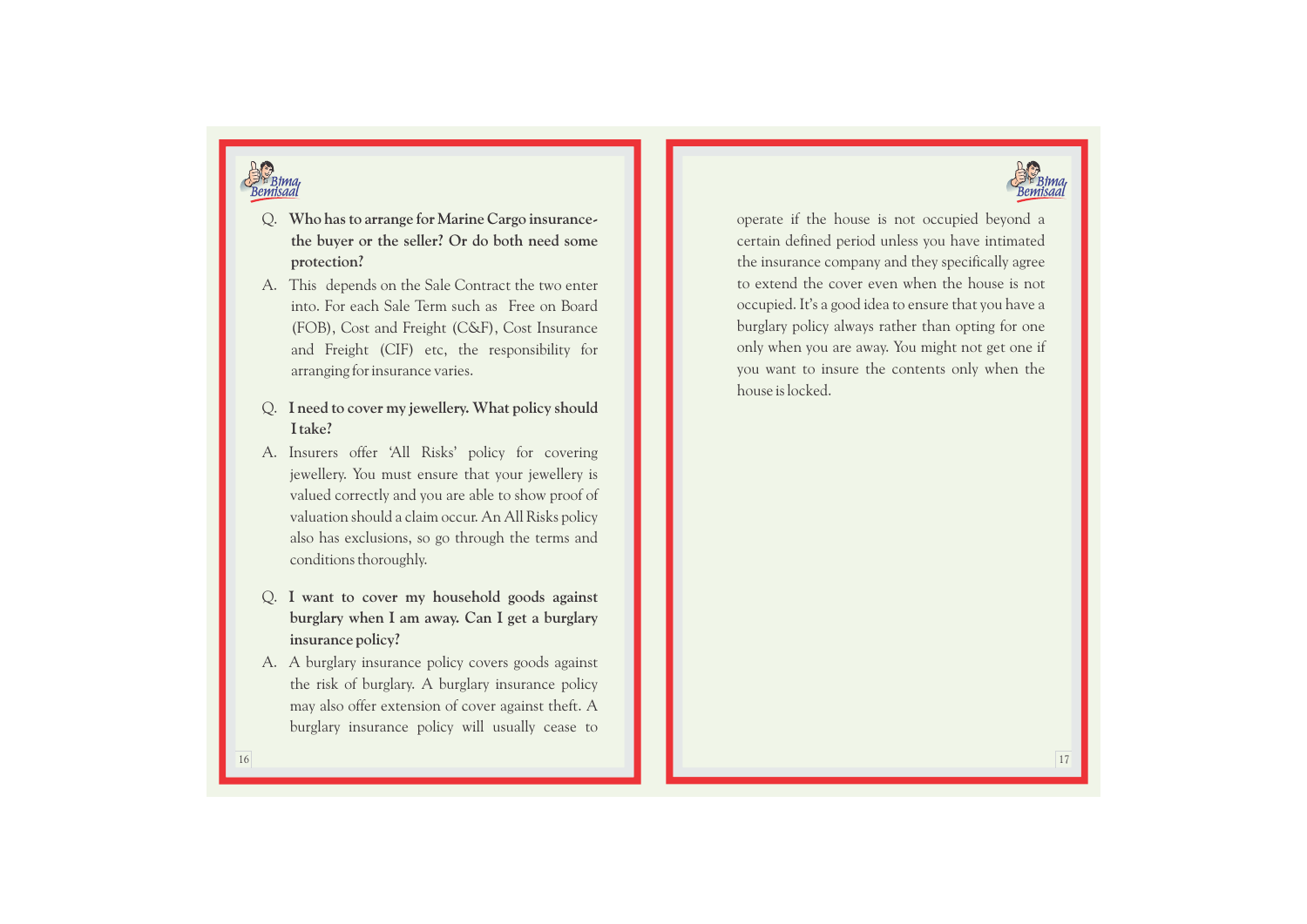

#### **Policyholder Servicing Turnaround Times as prescribed by IRD A**

| Service                                                                                                                             | Maximum<br>Turn Around Time |
|-------------------------------------------------------------------------------------------------------------------------------------|-----------------------------|
| General                                                                                                                             |                             |
| Processing of Proposal and Communication<br>of decisions including requirements/issue<br>of Policy /Cancellations                   | 15 days                     |
| Obtaining copy of the proposal                                                                                                      | 30 days                     |
| Post Policy issue service requests concerning<br>mistakes/refund of proposal deposit and<br>also Non-Claim related service requests | 10 days                     |
| <b>Life Insurance</b>                                                                                                               |                             |
| Surrender value/annuity/pension processing                                                                                          | 10 days                     |
| Maturity claim/Survival benefit/penal<br>interest not paid                                                                          | 15 days                     |
| Raising claim requirements after lodging<br>the Claim                                                                               | 15 days                     |
| Death claim settlement without<br>Investigation requirement                                                                         | 30 days                     |
| Death claim settlement/repudiation<br>with Investigation requirement                                                                | 6 months                    |
| <b>General Insurance</b>                                                                                                            |                             |
| Survey report submission                                                                                                            | 30 days                     |
| Insurer seeking addendum report                                                                                                     | 15 days                     |
| Settlement/rejection of Claim after receiving<br>first/addendum survey report                                                       | 30 days                     |
| <b>Grievances</b>                                                                                                                   |                             |
| Acknowledge a grievance                                                                                                             | 3 days                      |
| Resolve a grievance                                                                                                                 | 15 days                     |



#### **5. If you have a grievance:**

The Consumer Affairs Department of the Insurance Regulatory and Development Authority (IRDA) has introduced the Integrated Grievance Management System (IGMS) which is an online system for registration and tracking of grievances. You must register your grievance first with the insurance company and in case you are not satisfied with its disposal by the company, you may escalate it to IRDA through IGMS by accessing **www.igms.irda.gov.in**. In case you are not able to access the insurer's grievance system directly, IGMS also provides you a gateway to register your grievance with the insurer.

Apart from registering your grievance through IGMS (i.e., web), you have several channels for grievance registration - through e-mail (**complaints@irda.gov.in**), through letter ( address your letter to Consumer Affairs Department, Insurance Regulatory and Development Authority, 3rd Floor, Parishram Bhavan, Basheerbagh, Hyderabad:4) or simply call IRDA Call Centre at **Toll Free 155255** through which IRDA shall, free of cost, register your complaints against insurance companies as well as help track its status. The Call Centre assists by filling up the complaints form on the basis of the call. Wherever required, it will facilitate in